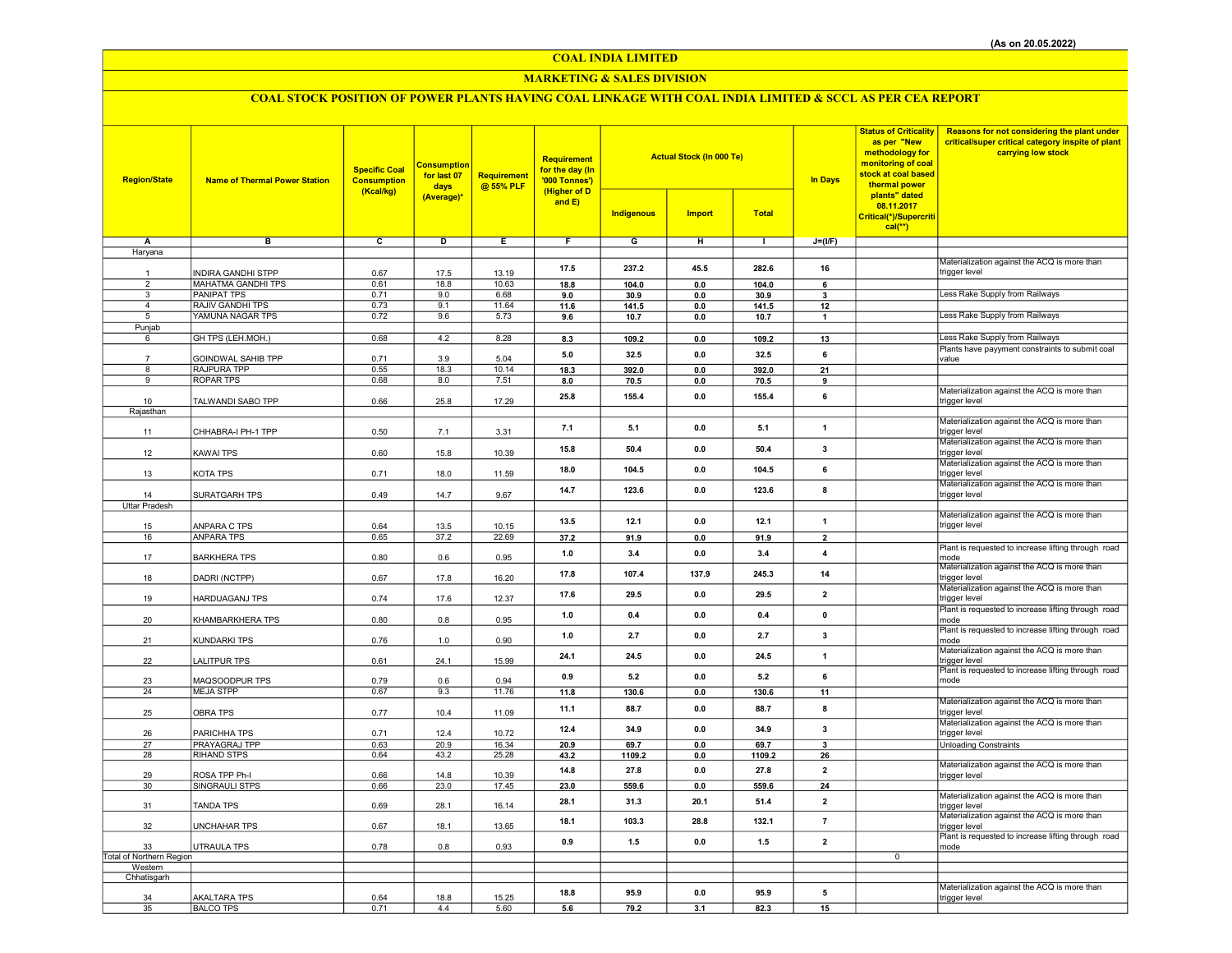#### COAL INDIA LIMITED

## MARKETING & SALES DIVISION

## COAL STOCK POSITION OF POWER PLANTS HAVING COAL LINKAGE WITH COAL INDIA LIMITED & SCCL AS PER CEA REPORT

| <b>Region/State</b> | <b>Name of Thermal Power Station</b>                | <b>Specific Coal</b><br><b>Consumption</b><br>(Kcal/kg) | <b>Consumption</b><br>for last 07<br>days<br>(Average)* | <b>Requirement</b><br>@ 55% PLF | <b>Requirement</b><br>for the day (In<br>'000 Tonnes')<br>(Higher of D<br>and $E$ ) | <b>Indigenous</b> | <b>Actual Stock (In 000 Te)</b><br><b>Import</b> | <b>Total</b>   | <b>In Days</b>          | <b>Status of Criticality</b><br>as per "New<br>methodology for<br>monitoring of coal<br>stock at coal based<br>thermal power<br>plants" dated<br>08.11.2017<br>Critical(*)/Supercriti<br>$cal$ <sup>**</sup> ) | Reasons for not considering the plant under<br>critical/super critical category inspite of plant<br>carrying low stock |
|---------------------|-----------------------------------------------------|---------------------------------------------------------|---------------------------------------------------------|---------------------------------|-------------------------------------------------------------------------------------|-------------------|--------------------------------------------------|----------------|-------------------------|----------------------------------------------------------------------------------------------------------------------------------------------------------------------------------------------------------------|------------------------------------------------------------------------------------------------------------------------|
| A                   | в                                                   | $\overline{c}$                                          | D                                                       | Е.                              | F.                                                                                  | G                 | н                                                | т.             | $J=(I/F)$               |                                                                                                                                                                                                                |                                                                                                                        |
|                     |                                                     |                                                         |                                                         |                                 | 2.8                                                                                 | 27.2              | 0.0                                              | 27.2           | 10                      |                                                                                                                                                                                                                | Materialization against the ACQ is more than                                                                           |
| 36<br>37            | <b>BANDAKHAR TPP</b><br><b>BARADARHA TPS</b>        | 0.71<br>0.77                                            | 2.4<br>19.4                                             | 2.81<br>12.25                   | 19.4                                                                                | 163.9             | 0.0                                              | 163.9          | 8                       |                                                                                                                                                                                                                | trigger level                                                                                                          |
| 38                  | <b>BHILAI TPS</b>                                   | 0.76                                                    | 8.5                                                     | 5.01                            | 8.5                                                                                 | 84.7              | 0.0                                              | 84.7           | 10                      |                                                                                                                                                                                                                |                                                                                                                        |
|                     |                                                     |                                                         |                                                         |                                 |                                                                                     |                   |                                                  |                |                         |                                                                                                                                                                                                                | Materialization against the ACQ is more than                                                                           |
| 39                  | <b>BINJKOTE TPP</b>                                 | 0.75                                                    | 0.0                                                     | 5.95                            | $6.0\,$                                                                             | 25.1              | 0.0                                              | 25.1           | $\overline{\mathbf{4}}$ |                                                                                                                                                                                                                | trigger level                                                                                                          |
| 40                  | <b>DSPM TPS</b>                                     | 0.69                                                    | 7.2                                                     | 4.56                            | 7.2                                                                                 | 14.7              | 0.0                                              | 14.7           | $\overline{2}$          |                                                                                                                                                                                                                |                                                                                                                        |
| 41                  | <b>KORBA STPS</b>                                   | 0.67                                                    | 42.5                                                    | 22.94                           | 42.5                                                                                | 439.7             | 0.0                                              | 439.7          | 10                      |                                                                                                                                                                                                                |                                                                                                                        |
| 42<br>43            | KORBA-WEST TPS<br>LARA TPP                          | 0.78<br>0.66                                            | 17.2<br>21.3                                            | 13.79<br>13.92                  | 17.2<br>21.3                                                                        | 212.1<br>255.3    | 0.0<br>0.0                                       | 212.1<br>255.3 | 12<br>12                |                                                                                                                                                                                                                |                                                                                                                        |
|                     |                                                     |                                                         |                                                         |                                 |                                                                                     |                   |                                                  |                |                         |                                                                                                                                                                                                                | Materialization against the ACQ is more than                                                                           |
| 44                  | NAWAPARA TPP                                        | 0.79                                                    | 3.9                                                     | 6.28                            | 6.3                                                                                 | 21.9              | 0.0                                              | 21.9           | 3                       |                                                                                                                                                                                                                | trigger level                                                                                                          |
|                     |                                                     |                                                         |                                                         |                                 | 6.0                                                                                 | 49.8              | 0.0                                              | 49.8           | 8                       |                                                                                                                                                                                                                | Supply restricted considering high stock at their                                                                      |
| 45                  | PATHADI TPP                                         | 0.65                                                    | 6.0                                                     | 5.18                            |                                                                                     |                   |                                                  |                |                         |                                                                                                                                                                                                                | end                                                                                                                    |
| 46                  | SIPAT STPS                                          | 0.68                                                    | 37.1                                                    | 26.62                           | 37.1                                                                                | 437.9             | 0.0                                              | 437.9          | 12                      |                                                                                                                                                                                                                | Materialization against the ACQ is more than                                                                           |
| 47                  | TAMNAR TPP                                          | 0.84                                                    | 29.0                                                    | 26.52                           | 29.0                                                                                | 125.0             | 0.0                                              | 125.0          | 4                       |                                                                                                                                                                                                                | trigger level                                                                                                          |
|                     |                                                     |                                                         |                                                         |                                 |                                                                                     |                   |                                                  |                |                         |                                                                                                                                                                                                                | Materialization against the ACQ is more than                                                                           |
| 48                  | UCHPINDA TPP                                        | 0.75                                                    | 17.7                                                    | 14.22                           | 17.7                                                                                | 49.3              | 0.0                                              | 49.3           | $\overline{\mathbf{3}}$ |                                                                                                                                                                                                                | trigger level                                                                                                          |
| Gujarat             |                                                     |                                                         |                                                         |                                 |                                                                                     |                   |                                                  |                |                         |                                                                                                                                                                                                                |                                                                                                                        |
|                     |                                                     |                                                         |                                                         |                                 | 7.9                                                                                 | 16.7              | 0.0                                              | 16.7           | $\overline{2}$          |                                                                                                                                                                                                                | Materialization against the ACQ is more than                                                                           |
| 49<br>50            | <b>GANDHI NAGAR TPS</b><br>SABARMATI (D-F STATIONS) | 0.69<br>0.57                                            | 7.9<br>4.5                                              | 5.71<br>2.74                    |                                                                                     | 12.3              | 69.1                                             | 81.4           | #REF!                   |                                                                                                                                                                                                                | trigger level                                                                                                          |
|                     |                                                     |                                                         |                                                         |                                 | 4.5                                                                                 |                   |                                                  |                |                         |                                                                                                                                                                                                                | Materialization against the ACQ is more than                                                                           |
| 51                  | UKAI TPS                                            | 0.67                                                    | 12.4                                                    | 9.85                            | 12.4                                                                                | 24.6              | 0.0                                              | 24.6           | $\overline{2}$          |                                                                                                                                                                                                                | trigger level                                                                                                          |
|                     |                                                     |                                                         |                                                         |                                 |                                                                                     |                   |                                                  |                |                         |                                                                                                                                                                                                                | Materialization against the ACQ is more than                                                                           |
| 52                  | <b>WANAKBORI TPS</b>                                | 0.67                                                    | 25.1                                                    | 20.22                           | 25.1                                                                                | 160.4             | 0.0                                              | 160.4          | 6                       |                                                                                                                                                                                                                | trigger level                                                                                                          |
| Madhya Pradesh      |                                                     |                                                         |                                                         |                                 |                                                                                     |                   |                                                  |                |                         |                                                                                                                                                                                                                |                                                                                                                        |
| 53                  | AMARKANTAK EXT TPS                                  | 0.65                                                    | 3.0                                                     | 1.80                            | 3.0                                                                                 | 50.8              | 0.0                                              | 50.8           | 17                      |                                                                                                                                                                                                                |                                                                                                                        |
| 54                  | ANUPPUR TPP                                         | 0.65                                                    | 17.1                                                    | 10.31                           | 17.1                                                                                | 68.5              | 0.0                                              | 68.5           | $\mathbf{A}$            |                                                                                                                                                                                                                |                                                                                                                        |
| 55                  | <b>BINA TPS</b>                                     | 0.74                                                    | 7.3                                                     | 4.88                            | 7.3                                                                                 | 41.6              | 0.0                                              | 41.6           | 6                       |                                                                                                                                                                                                                | Materialization against the ACQ is more than<br>trigger level                                                          |
|                     |                                                     |                                                         |                                                         |                                 |                                                                                     |                   |                                                  |                |                         |                                                                                                                                                                                                                | Materialization against the ACQ is more than                                                                           |
| 56                  | GADARWARA TPP                                       | 0.66                                                    | 20.3                                                    | 13.93                           | 20.3                                                                                | 36.9              | 76.6                                             | 113.5          | 6                       |                                                                                                                                                                                                                | trigger level                                                                                                          |
|                     |                                                     |                                                         |                                                         |                                 | 16.8                                                                                | 59.5              | 93.6                                             | 153.1          | 9                       |                                                                                                                                                                                                                | Materialization against the ACQ is more than                                                                           |
| 57                  | KHARGONE STPP                                       | 0.60                                                    | 16.8                                                    | 10.45                           |                                                                                     |                   |                                                  |                |                         |                                                                                                                                                                                                                | trigger level                                                                                                          |
| 58<br>59            | SANJAY GANDHI TPS<br><b>SATPURA TPS</b>             | 0.82<br>0.67                                            | 15.0<br>7.3                                             | 14.57<br>11.79                  | 15.0                                                                                | 43.6              | 0.0                                              | 43.6           | 3                       |                                                                                                                                                                                                                | Non payment of dues<br>Non Payment of Dues                                                                             |
|                     |                                                     |                                                         |                                                         |                                 | 11.8                                                                                | 55.4              | 0.0                                              | 55.4           | 5                       |                                                                                                                                                                                                                | Materialization against the ACQ is more than                                                                           |
| 60                  | <b>SEIONI TPP</b>                                   | 0.64                                                    | 8.2                                                     | 5.06                            | 8.2                                                                                 | 25.6              | 0.0                                              | 25.6           | $\overline{\mathbf{3}}$ |                                                                                                                                                                                                                | trigger level                                                                                                          |
| 61                  | SHREE SINGAJI TPP                                   | 0.71                                                    | 32.9                                                    | 23.50                           | 32.9                                                                                | 159.0             | 0.0                                              | 159.0          | 5                       |                                                                                                                                                                                                                | Non Payment of Dues                                                                                                    |
| 62                  | VINDHYACHAL STPS                                    | 0.69                                                    | 67.1                                                    | 43.60                           | 67.1                                                                                | 1557.3            | 0.0                                              | 1557.3         | 23                      |                                                                                                                                                                                                                |                                                                                                                        |
| Maharashtra         |                                                     |                                                         |                                                         |                                 |                                                                                     |                   |                                                  |                |                         |                                                                                                                                                                                                                |                                                                                                                        |
|                     |                                                     |                                                         |                                                         |                                 | 14.2                                                                                | 26.5              | 0.0                                              | 26.5           | $\overline{2}$          |                                                                                                                                                                                                                | Materialization against the ACQ is more than                                                                           |
| 63<br>64            | AMRAVATI TPS<br><b>BHUSAWAL TPS</b>                 | 0.62<br>0.72                                            | 14.2<br>19.0                                            | 11.07<br>11.44                  | 19.0                                                                                | 31.9              | 0.0                                              | 31.9           | $\overline{2}$          |                                                                                                                                                                                                                | trigger level<br>Non payment of dues                                                                                   |
| 65                  | <b>BUTIBORI TPP</b>                                 | 0.67                                                    | 0.0                                                     | 5.31                            | 5.3                                                                                 | 59.7              | 0.0                                              | 59.7           | 11                      |                                                                                                                                                                                                                |                                                                                                                        |
| 66                  | CHANDRAPUR(MAHARASHTRA) STPS                        | 0.78                                                    | 42.1                                                    | 30.17                           | 42.1                                                                                | 278.7             | 0.0                                              | 278.7          | $\overline{7}$          |                                                                                                                                                                                                                | Non payment of dues                                                                                                    |
|                     |                                                     |                                                         |                                                         |                                 |                                                                                     |                   |                                                  | 4.2            | $\mathbf{1}$            |                                                                                                                                                                                                                | Materialization against the ACQ is more than                                                                           |
| 67                  | DAHANU TPS                                          | 0.62                                                    | 6.7                                                     | 4.09                            | 6.7                                                                                 | 4.0               | 0.2                                              |                |                         |                                                                                                                                                                                                                | trigger level                                                                                                          |
|                     |                                                     |                                                         |                                                         |                                 | 6.9                                                                                 | 66.0              | 0.0                                              | 66.0           | 10                      |                                                                                                                                                                                                                | Materialization against the ACQ is more than                                                                           |
| 68                  | DHARIWAL TPP                                        | 0.67                                                    | 6.9                                                     | 5.34                            |                                                                                     |                   |                                                  |                |                         |                                                                                                                                                                                                                | trigger level<br>Materialization against the ACQ is more than                                                          |
| 69                  | <b>GMR WARORA TPS</b>                               | 0.67                                                    | 8.2                                                     | 5.29                            | 8.2                                                                                 | 77.2              | 0.0                                              | 77.2           | 9                       |                                                                                                                                                                                                                | trigger level                                                                                                          |
|                     |                                                     |                                                         |                                                         |                                 |                                                                                     |                   |                                                  |                |                         |                                                                                                                                                                                                                | Materialization against the ACQ is more than                                                                           |
| 70                  | KHAPARKHEDA TPS                                     | 0.89                                                    | 20.4                                                    | 15.72                           | 20.4                                                                                | 102.2             | 0.0                                              | 102.2          | 5                       |                                                                                                                                                                                                                | trigger level                                                                                                          |
| 71                  | <b>KORADI TPS</b>                                   | 0.76                                                    | 28.4                                                    | 22.08                           | 28.4                                                                                | 73.0              | 0.0                                              | 73.0           | $\mathbf{3}$            |                                                                                                                                                                                                                | Non payment of dues                                                                                                    |
|                     |                                                     |                                                         |                                                         |                                 | 30.3                                                                                | 47.4              | 40.2                                             | 87.6           | $\mathbf{3}$            |                                                                                                                                                                                                                | Materialization against the ACQ is more than                                                                           |
| 72<br>73            | MAUDA TPS<br><b>NASIK TPS</b>                       | 0.70<br>0.81                                            | 30.3<br>9.2                                             | 21.29<br>6.72                   | 9.2                                                                                 | 13.5              |                                                  | 13.5           |                         |                                                                                                                                                                                                                | trigger level<br>Non payment of dues                                                                                   |
| 74                  | <b>PARAS TPS</b>                                    | 0.74                                                    | 7.4                                                     | 4.90                            | 7.4                                                                                 | 84.7              | 0.0<br>0.0                                       | 84.7           | $\mathbf{1}$<br>11      |                                                                                                                                                                                                                | Non payment of dues                                                                                                    |
| 75                  | <b>PARLITPS</b>                                     | 0.67                                                    | 7.5                                                     | 6.65                            | 7.5                                                                                 | 112.4             | 0.0                                              | 112.4          | 15                      |                                                                                                                                                                                                                | Non payment of dues                                                                                                    |
|                     |                                                     |                                                         |                                                         |                                 |                                                                                     |                   |                                                  |                |                         |                                                                                                                                                                                                                | Materialization against the ACQ is more than                                                                           |
| 76                  | <b>SOLAPUR STPS</b>                                 | 0.56                                                    | 15.1                                                    | 9.73                            | 15.1                                                                                | 39.5              | 0.0                                              | 39.5           | $\mathbf{3}$            |                                                                                                                                                                                                                | trigger level                                                                                                          |
|                     |                                                     |                                                         |                                                         |                                 | 39.2                                                                                | 190.2             | 0.0                                              | 190.2          | $5\phantom{.0}$         |                                                                                                                                                                                                                | Materialization against the ACQ is more than                                                                           |
| 77                  | <b>TIRORA TPS</b>                                   | 0.66                                                    | 39.2                                                    | 28.73                           |                                                                                     |                   |                                                  |                |                         |                                                                                                                                                                                                                | trigger level                                                                                                          |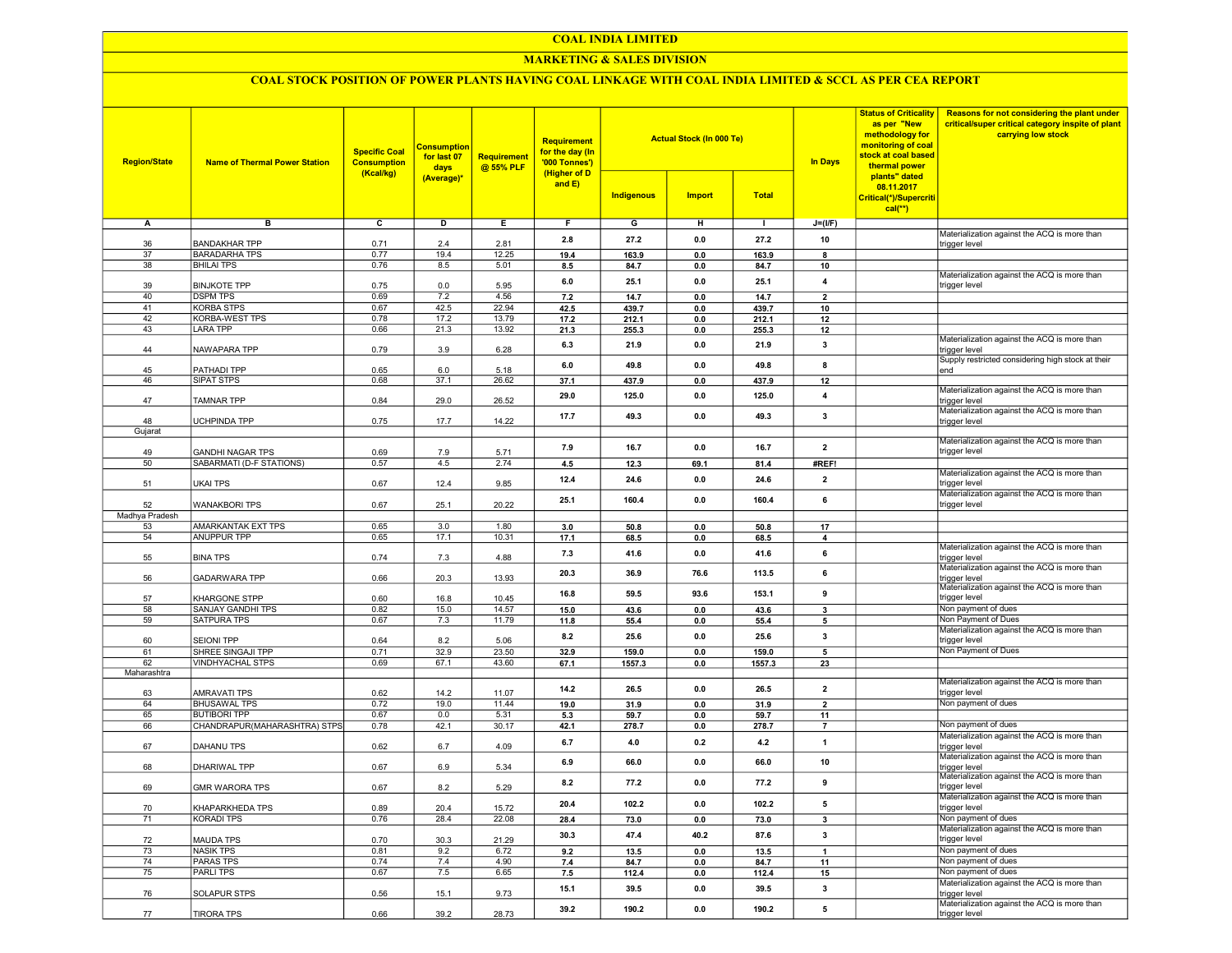#### COAL INDIA LIMITED

## MARKETING & SALES DIVISION

# COAL STOCK POSITION OF POWER PLANTS HAVING COAL LINKAGE WITH COAL INDIA LIMITED & SCCL AS PER CEA REPORT

| <b>Region/State</b>      | <b>Name of Thermal Power Station</b>  | <b>Specific Coal</b><br><b>Consumption</b><br>(Kcal/kg) | <b>Consumption</b><br>for last 07<br>days | Requirement<br>@ 55% PLF | Requirement<br>for the day (In<br>'000 Tonnes')<br>(Higher of D<br>and $E$ ) |               | <b>Actual Stock (In 000 Te)</b> |               | <b>In Days</b>          | <b>Status of Criticality</b><br>as per "New<br>methodology for<br>monitoring of coal<br>stock at coal based<br>thermal power<br>plants" dated<br>08.11.2017<br>Critical(*)/Supercriti<br>$cal(**)$ | Reasons for not considering the plant under<br>critical/super critical category inspite of plant<br>carrying low stock |
|--------------------------|---------------------------------------|---------------------------------------------------------|-------------------------------------------|--------------------------|------------------------------------------------------------------------------|---------------|---------------------------------|---------------|-------------------------|----------------------------------------------------------------------------------------------------------------------------------------------------------------------------------------------------|------------------------------------------------------------------------------------------------------------------------|
|                          |                                       |                                                         | <mark>(Average)</mark> *                  |                          |                                                                              | Indigenous    | <b>Import</b>                   | <b>Total</b>  |                         |                                                                                                                                                                                                    |                                                                                                                        |
| Α                        | в                                     | $\overline{c}$                                          | $\overline{\mathsf{D}}$                   | Ε                        | F                                                                            | G             | н                               | $\mathbf{I}$  | $J=(I/F)$               |                                                                                                                                                                                                    |                                                                                                                        |
| 78                       | WARDHA WARORA TPP                     | 0.66                                                    | 4.8                                       | 4.71                     | 4.8                                                                          | 149.0         | 0.0                             | 149.0         | 31                      |                                                                                                                                                                                                    |                                                                                                                        |
| Total of Western Region  |                                       |                                                         |                                           |                          |                                                                              |               |                                 |               |                         | $\overline{0}$                                                                                                                                                                                     |                                                                                                                        |
| Southern                 |                                       |                                                         |                                           |                          |                                                                              |               |                                 |               |                         |                                                                                                                                                                                                    |                                                                                                                        |
| Andhra Pradesh           |                                       |                                                         |                                           |                          |                                                                              |               |                                 |               |                         |                                                                                                                                                                                                    |                                                                                                                        |
| 79                       | DAMODARAM SANJEEVAIAH TPS             | 0.66                                                    | 13.2                                      | 13.85                    | 13.8                                                                         | 46.3          | 0.0                             | 46.3          | 3                       |                                                                                                                                                                                                    | Materialization against the ACQ is more than<br>trigger level                                                          |
| 80                       | Dr. N.TATA RAO TPS                    | 0.77                                                    | 26.6                                      | 17.90                    | 26.6                                                                         | 107.6         | 0.0                             | 107.6         | 4                       |                                                                                                                                                                                                    | Materialization against the ACQ is more than<br>trigger level                                                          |
| 81                       | PAINAMPURAM TPP                       | 0.59                                                    | 16.1                                      | 10.21                    | 16.1                                                                         | 77.5          | 46.3                            | 123.8         | 8                       |                                                                                                                                                                                                    | Materialization against the ACQ is more than<br>trigger level<br>Materialization against the ACQ is more than          |
| 82                       | RAYALASEEMA TPS                       | 0.76                                                    | 22.0                                      | 16.60                    | 22.0                                                                         | 27.0          | 0.0                             | 27.0          | $\mathbf{1}$            |                                                                                                                                                                                                    | trigger level<br>Materialization against the ACQ is more than                                                          |
| 83                       | <b>SIMHADRI</b>                       | 0.78                                                    | 29.8                                      | 20.54                    | 29.8                                                                         | 281.3         | 61.6                            | 342.9         | 12                      |                                                                                                                                                                                                    | trigger level<br>Materialization against the ACQ is more than                                                          |
| 84                       | <b>SGPL TPP</b>                       | 0.53                                                    | 16.4                                      | 9.26                     | 16.4                                                                         | 1.4           | 87.3                            | 88.7          | 5                       |                                                                                                                                                                                                    | trigger level                                                                                                          |
| 85                       | <b>VIZAG TPP</b>                      | 0.67                                                    | 11.1                                      | 9.20                     | 11.1                                                                         | 54.4          | 0.0                             | 54.4          | $5\phantom{.0}$         |                                                                                                                                                                                                    | Less Supply of rakes from Railways                                                                                     |
| Karnataka                |                                       |                                                         |                                           |                          |                                                                              |               |                                 |               |                         |                                                                                                                                                                                                    |                                                                                                                        |
| 86                       | <b>BELLARY TPS</b>                    | 0.63                                                    | 17.7                                      | 14.23                    | 17.7                                                                         | 81.5          | 0.0                             | 81.5          | 5                       |                                                                                                                                                                                                    | Materialization against the ACQ is more than<br>trigger level                                                          |
| 87                       | <b>KUDGI STPP</b>                     | 0.63                                                    | 22.6                                      | 19.90                    | 22.6                                                                         | 78.1          | 3.5                             | 81.6          | $\overline{4}$          |                                                                                                                                                                                                    | Materialization against the ACQ is more than<br>trigger level                                                          |
| 88                       | RAICHUR TPS                           | 0.66                                                    | 21.4                                      | 14.98                    | 21.4                                                                         | 56.9          | 0.0                             | 56.9          | 3                       |                                                                                                                                                                                                    | Materialization against the ACQ is more than<br>trigger level                                                          |
| 89                       | YERMARUS TPP                          | 0.62                                                    | 13.1                                      | 13.09                    | 13.1                                                                         | 103.2         | 0.0                             | 103.2         | 8                       |                                                                                                                                                                                                    | Materialization against the ACQ is more than<br>trigger level                                                          |
| <b>Tamil Nadu</b>        |                                       |                                                         |                                           |                          |                                                                              |               |                                 |               |                         |                                                                                                                                                                                                    |                                                                                                                        |
| 90                       | METTUR TPS                            | 0.81                                                    | 8.7                                       | 8.98                     | 9.0                                                                          | 128.9         | 0.0                             | 128.9         | 14                      |                                                                                                                                                                                                    | Materialization against the ACQ is more than<br>trigger level                                                          |
| 91                       | METTUR TPS - II                       | 0.78                                                    | 8.1                                       | 6.16                     | 8.1                                                                          | 57.3          | 0.0                             | 57.3          | $\overline{7}$          |                                                                                                                                                                                                    | Materialization against the ACQ is more than<br>trigger level                                                          |
| 92                       | NORTH CHENNAI TPS                     | 0.82                                                    | 22.8                                      | 19.78                    | 22.8                                                                         | 93.6          | 0.0                             | 93.6          | 4                       |                                                                                                                                                                                                    | Materialization against the ACQ is more than<br>trigger level                                                          |
| 93                       | <b>TUTICORIN TPS</b>                  | 0.96                                                    | 6.5                                       | 13.31                    | 13.3                                                                         | 127.0         | 0.0                             | 127.0         | 10                      |                                                                                                                                                                                                    | Materialization against the ACQ is more than<br>trigger level                                                          |
| 94                       | VALLUR TPP                            | 0.72                                                    | 20.0                                      | 14.26                    | 20.0                                                                         | 140.6         | 0.0                             | 140.6         | $\overline{7}$          |                                                                                                                                                                                                    | Materialization against the ACQ is more than<br>trigger level                                                          |
| Telangana                |                                       |                                                         |                                           |                          |                                                                              |               |                                 |               |                         |                                                                                                                                                                                                    |                                                                                                                        |
| 95                       | <b>BHADRADRI TPP</b><br>KAKATIYA TPS  | 0.69<br>0.57                                            | 9.7<br>14.0                               | 9.83                     | 9.8                                                                          | 101.8         | 0.0                             | 101.8         | 10                      |                                                                                                                                                                                                    |                                                                                                                        |
| 96<br>97                 | KOTHAGUDEM TPS (NEW)                  | 0.64                                                    | 13.0                                      | 8.33<br>8.46             | 14.0                                                                         | 145.1         | 0.0                             | 145.1         | 10                      |                                                                                                                                                                                                    |                                                                                                                        |
| 98                       | KOTHAGUDEM TPS (STAGE-7)              | 0.50                                                    | 9.5                                       | 5.23                     | 13.0<br>9.5                                                                  | 75.2<br>29.9  | 0.0<br>0.0                      | 75.2<br>29.9  | 6<br>3                  |                                                                                                                                                                                                    |                                                                                                                        |
| 99                       | <b>RAMAGUNDEM STPS</b>                | 0.62                                                    | 31.0                                      | 21.33                    | 31.0                                                                         | 143.9         | 0.0                             | 143.9         | 5                       |                                                                                                                                                                                                    |                                                                                                                        |
| 100                      | RAMAGUNDEM-B TPS                      | 0.77                                                    | 0.8                                       | 0.64                     | 0.8                                                                          | 11.2          | 0.0                             | 11.2          | 13                      |                                                                                                                                                                                                    |                                                                                                                        |
| 101                      | <b>SINGARENI TPP</b>                  | 0.58                                                    | 9.9                                       | 9.12                     | 9.9                                                                          | 96.1          | 0.0                             | 96.1          | 10                      |                                                                                                                                                                                                    |                                                                                                                        |
| Total of Southern Region |                                       |                                                         |                                           |                          |                                                                              |               |                                 |               |                         | $\mathbf 0$                                                                                                                                                                                        |                                                                                                                        |
| Eastern                  |                                       |                                                         |                                           |                          |                                                                              |               |                                 |               |                         |                                                                                                                                                                                                    |                                                                                                                        |
| Bihar                    |                                       |                                                         |                                           |                          |                                                                              |               |                                 |               |                         |                                                                                                                                                                                                    |                                                                                                                        |
| 102                      | <b>BARAUNI TPS</b>                    | 0.63                                                    | 6.4                                       | 5.90                     | 6.4                                                                          | 57.8          | 0.0                             | 57.8          | 9                       |                                                                                                                                                                                                    |                                                                                                                        |
| 103                      | <b>BARH I</b>                         | 0.67                                                    | 8.9                                       | 5.84                     | 8.9                                                                          | 62.0          | 0.0                             | 62.0          | $\overline{7}$          |                                                                                                                                                                                                    |                                                                                                                        |
| 104                      | <b>BARH II</b>                        | 0.67                                                    | 17.8                                      | 11.67                    | 17.8                                                                         | 124.0         | 0.0                             | 124.0         | $\overline{7}$          |                                                                                                                                                                                                    |                                                                                                                        |
| 105                      | KAHALGAON TPS                         | 0.80                                                    | 30.8                                      | 24.62                    | 30.8                                                                         | 183.6         | 17.4                            | 201.0         | $\overline{\mathbf{r}}$ |                                                                                                                                                                                                    | Materialization against the ACQ is more than<br>trigger level                                                          |
| 106                      | MUZAFFARPUR TPS                       | 0.77                                                    | 5.7                                       | 3.95                     | 5.7                                                                          | 49.3          | 0.0                             | 49.3          | 9                       |                                                                                                                                                                                                    | Materialization against the ACQ is more than<br>trigger level                                                          |
| 107                      | <b>NABINAGAR STPP</b>                 | 0.58                                                    | 32.3                                      | 15.21                    | 32.3                                                                         | 51.6          | 0.0                             | 51.6          | $\overline{2}$          |                                                                                                                                                                                                    |                                                                                                                        |
| 108                      | NABINAGAR TPP                         | 0.69                                                    | 12.8                                      | 9.06                     | 12.8                                                                         | 51.8          | 0.0                             | 51.8          | 4                       |                                                                                                                                                                                                    | Materialization against the ACQ is more than<br>trigger level                                                          |
| Jharkhand                |                                       |                                                         |                                           |                          |                                                                              |               |                                 |               |                         |                                                                                                                                                                                                    |                                                                                                                        |
| 109                      | <b>BOKARO TPS 'A' EXP</b>             | 0.57                                                    | 3.4                                       | 3.78                     | 3.8                                                                          | 114.1         | 0.0                             | 114.1         | 30                      |                                                                                                                                                                                                    |                                                                                                                        |
| 110                      | CHANDRAPURA(DVC) TPS                  | 0.61                                                    | 3.7                                       | 4.06                     | 4.1                                                                          | 147.4         | 18.0                            | 165.4         | 41                      |                                                                                                                                                                                                    |                                                                                                                        |
| 111                      | JOJOBERA TPS                          | 0.69                                                    | 3.8                                       | 2.18                     | 3.8                                                                          | 35.3          | 0.0                             | 35.3          | 9                       |                                                                                                                                                                                                    |                                                                                                                        |
| 112                      | <b>KODARMA TPP</b>                    | 0.62                                                    | 14.7                                      | 8.23                     | 14.7                                                                         | 75.9          | 6.1                             | 81.9          | 6                       |                                                                                                                                                                                                    | Materialization against the ACQ is more than                                                                           |
| 113<br>114               | MAHADEV PRASAD STPP<br>MAITHON RB TPP | 0.70<br>0.64                                            | 8.3<br>13.2                               | 5.01<br>8.89             | 8.3<br>13.2                                                                  | 31.1<br>219.4 | 0.0<br>0.0                      | 31.1<br>219.4 | 4<br>17                 |                                                                                                                                                                                                    | trigger level                                                                                                          |
|                          |                                       |                                                         |                                           |                          |                                                                              |               |                                 |               |                         |                                                                                                                                                                                                    |                                                                                                                        |